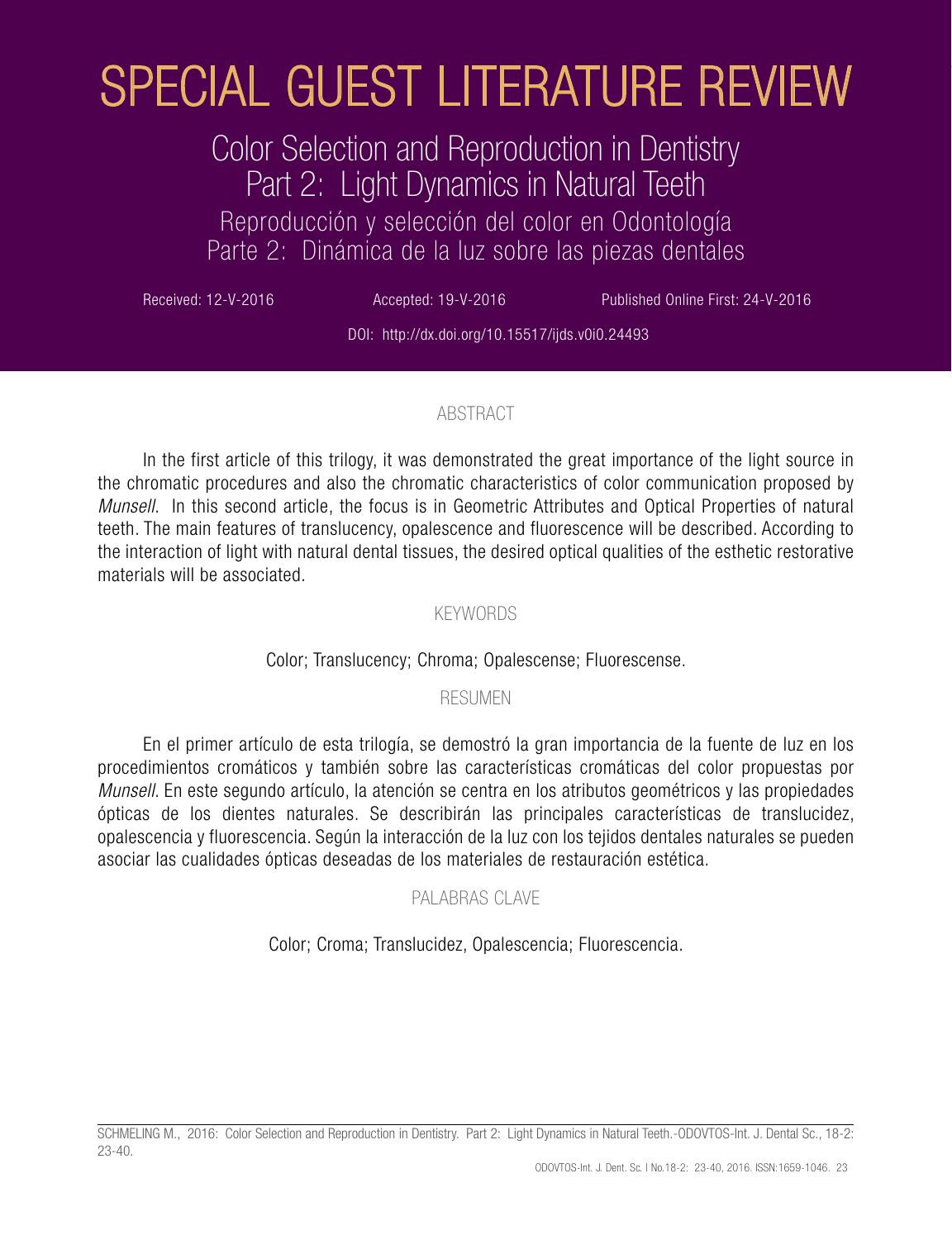#### TRANSLUCENCY OF NATURAL TEETH

Enamel and dentin have different structural characteristics and, consequently, they exhibit different light wave interaction characteristics. Due to its highly mineralized prismatic structure, low organic content and a small amount of water, enamel has a higher transmission of light than dentin; dentin has the less mineral content, an organic tubular structure, higher water content and is less translucent (Figs. 1 e 2) (1). Differences in translucency of dental tissues can be better understanding with the aid of polarizing filters (Fig. 3 e 4).

Defined as the relative amount of light transmitted through a material, the translucency can be understood as an intermediate situation between total blockage of light rays (opacity) and overall transmission of rays (transparency). Therefore, the translucent objects allow light to pass through, varying this passage to a greater or lesser degree (2-3). The chromatic evaluation in translucent bodies is more complex than in opaque bodies. Hue, chroma and value are parameters considered insufficient to accurately describe the optical effects observed in objects that allow light transmission. For this reason, the translucency is considered the fourth chromatic dimension applied in restorative dentistry. In this four-dimensional concept, the value is the most important dimension of color with the translucency coming in second place (4).

Generally, the translucency of resin composites and ceramic systems is directly related to its thickness. Several authors described that the increase of thickness of restorative materials results in a decrease of its translucency (Fig. 5). It is very important to discover what is the thickness required by each material to block the influence of the background contrast, an essential condition to evaluate the inherent color of the material (2,5-7).

The maximum thickness of 4.0 mm was described on a study by Kamishima and colleagues, who reported that enamel composite resins were not influenced by the background contrast at this thickness (5). To match tooth color, various shades of yellow and gray pigments are blended to white base material of traditional resin composites. In darker shades (low lightness or high chroma shade), more pigments might be incorporated, which may influence the translucency of the shade. Yu and Lee analyzed the influence of color parameters of resin composites on their translucency using a reflection spectrophotometer. The results indicated a high correlation between translucency and Value, with darker shades presenting lower translucency (7).

Besides the thickness, another factor that influences the translucency of the teeth is the surface texture. It relates to the appearance of the surface of objects, and in general, we can define it into macro-and micro-textures. The macro-textures are topographical variations found on the surface of the enamel, such as the grooves of development. The macro-textures are responsible for large areas of light reflection. The micro-textures are formed by tiny changes of enamel surface, occurring by deposition of hydroxyapatite crystals by ameloblasts during tooth germ formation, resulting in small oriented parallel grooves. A rich parallel groove surface is responsible for the creation of areas of diffuse reflection on the tooth surface, thereby, decreasing the translucency (Fig. 6) (8-9).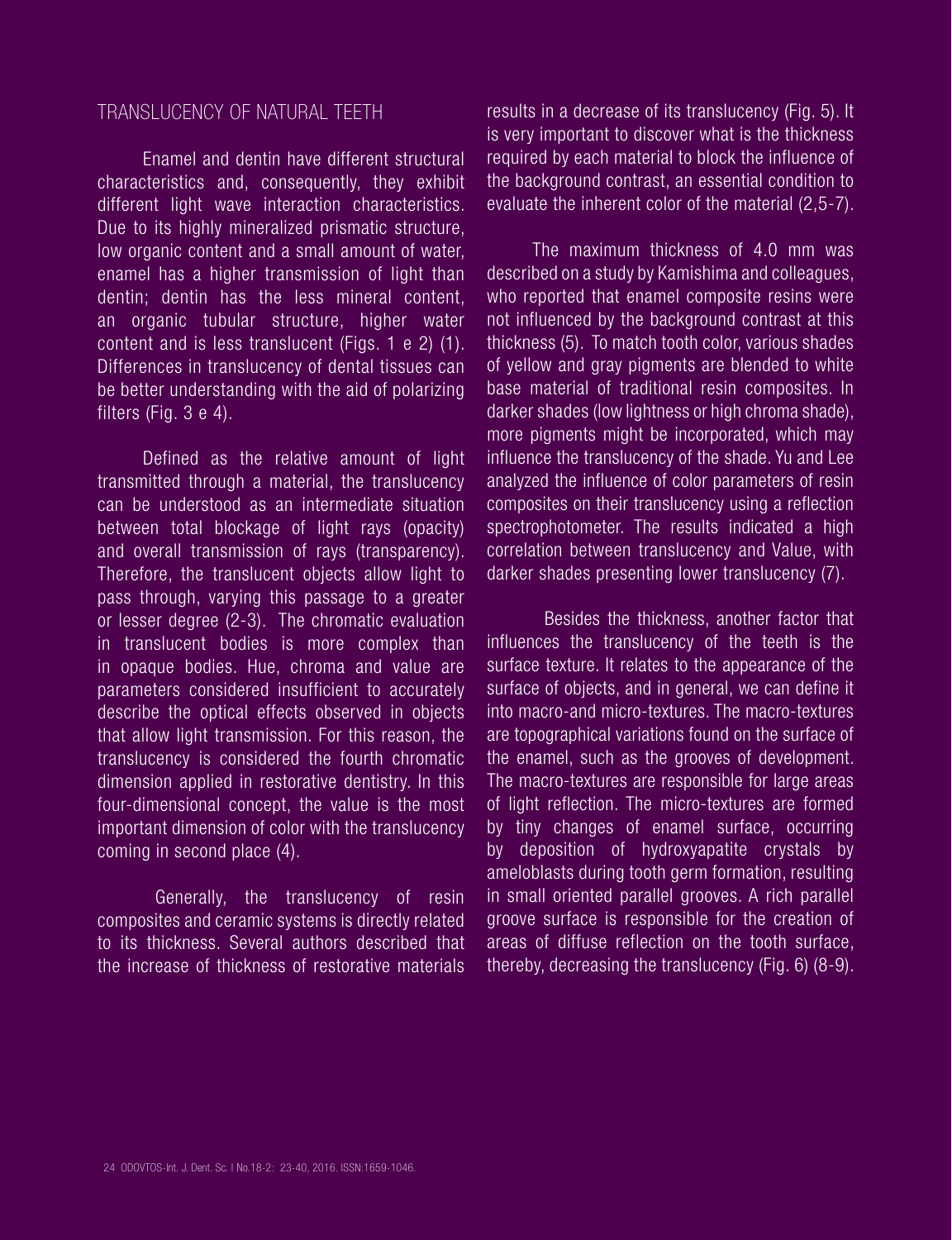

Figure 1 and 2. Note the different structural characteristics between enamel (left image) and dentin (right image).





Figure 3 and 4. The translucency differences of dental tissues can be better understanding with the aid of polarized filters. Note that enamels acts like an optical fiber transmitting the light energy to dentin.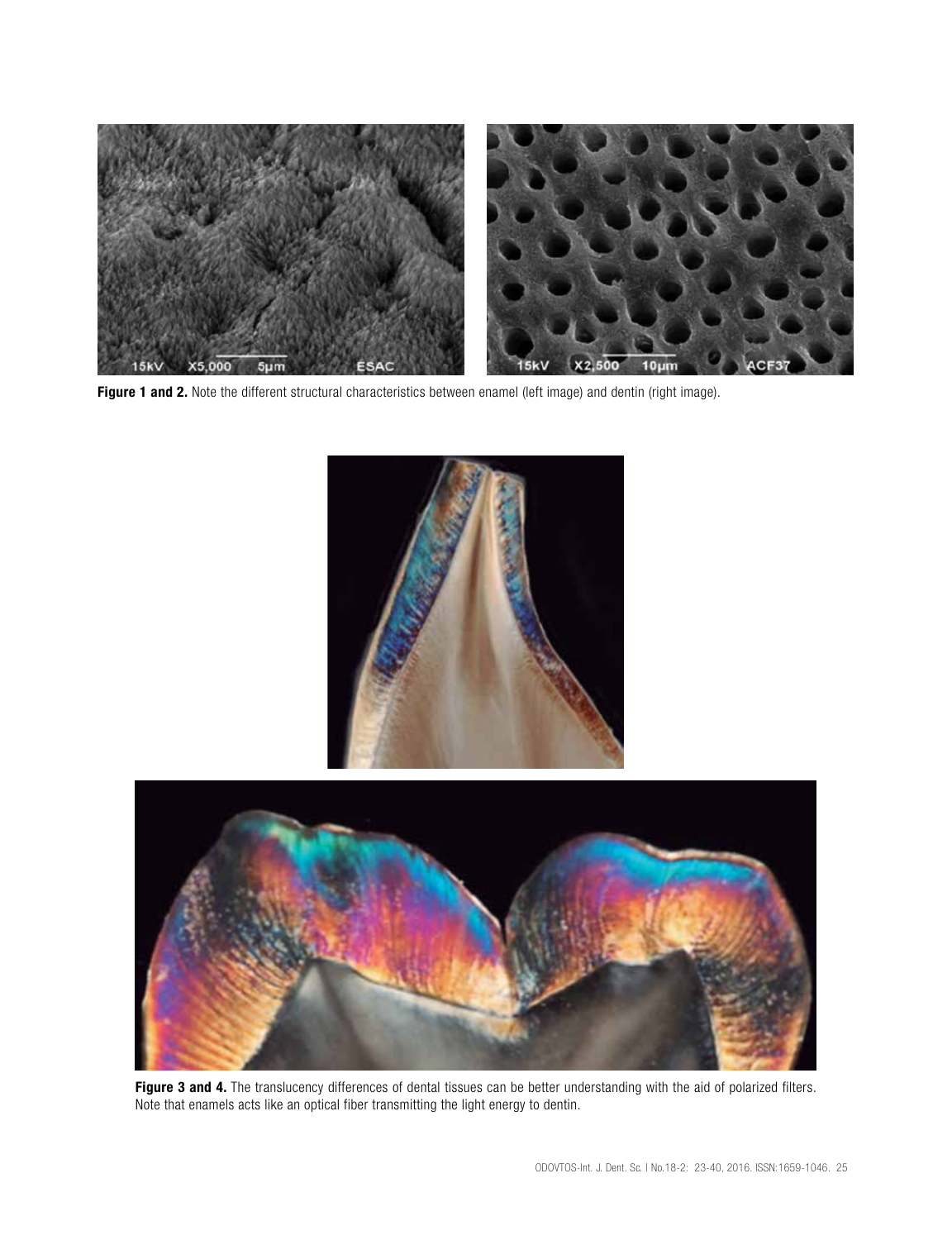

Figure 5. The opacity of esthetic dental materials is directly related to its thickness where a larger thickness corresponds to high opacity.

In a study of the translucency of enamel, some authors have shown that this property is strongly influenced by the degree of hydration of this tissue. In this study, the dehydration of the enamel was evaluated instrumentally after applying a jet of air for 10 seconds and resulted in 82% decrease in the values of translucency. This decrease was due to the increase of the refractive index of enamel caused by the water outflow and air intake on the outskirts of the prisms (Fig. 7) (10).

In aesthetic dentistry, the importance of translucency becomes evident when we observe the variation of the color of teeth according to background contrast (11). The same tooth observed in a white background and a dark background, will show different colors to due to absorption and selective reflection of certain wavelengths. Throughout this chapter we demonstrate the influence of the background contrast in the color of natural teeth with special attention in the incisal region of the anterior teeth.

# THE DYNAMICS OF COLOR IN RELATED TO AGE

A basic factor when studying tooth color is the variation in thickness of these tissues due to aging. In natural teeth, the value is characteristic for the enamel, while the chroma and hue characterize dentine. The younger individuals, less exposed to the wear caused by the acids in the diet and brushing, present enamel thicker than older individuals, and consequently lighter teeth. As wear is accentuated and the thickness of the enamel layer decreases, the translucency of the enamel increase, enabling chroma and hue, characteristics concerning the dentine, become more obvious. Thus, during the process of interaction of light with the dental tissues, enamel plays an important role in acting as a filter, whose greater or less thickness accounts for teeth brighter or less bright (Fig. 8) (12-13).

These characteristics can also be proven by observing the color variation that exists in a single tooth. Thus, at the cervical region, where enamel is thin, the color is only attenuated and chroma is high. In the middle third, which is more thick, the enamel is able to filter significantly the characteristics of dentin, making this region with high brightness and low saturation in the incisor region where there is little or even absent dentine, hue and chroma are replaced by tooth translucency and opalescence effect that will be discussed below.

#### OPTICAL PROPERTIES OF DENTAL TISSUES

In addition to presenting different degrees of translucency, enamel and dentin also have different optical properties that give teeth unique beauty, highlighting respectively the opalescence and fluorescence.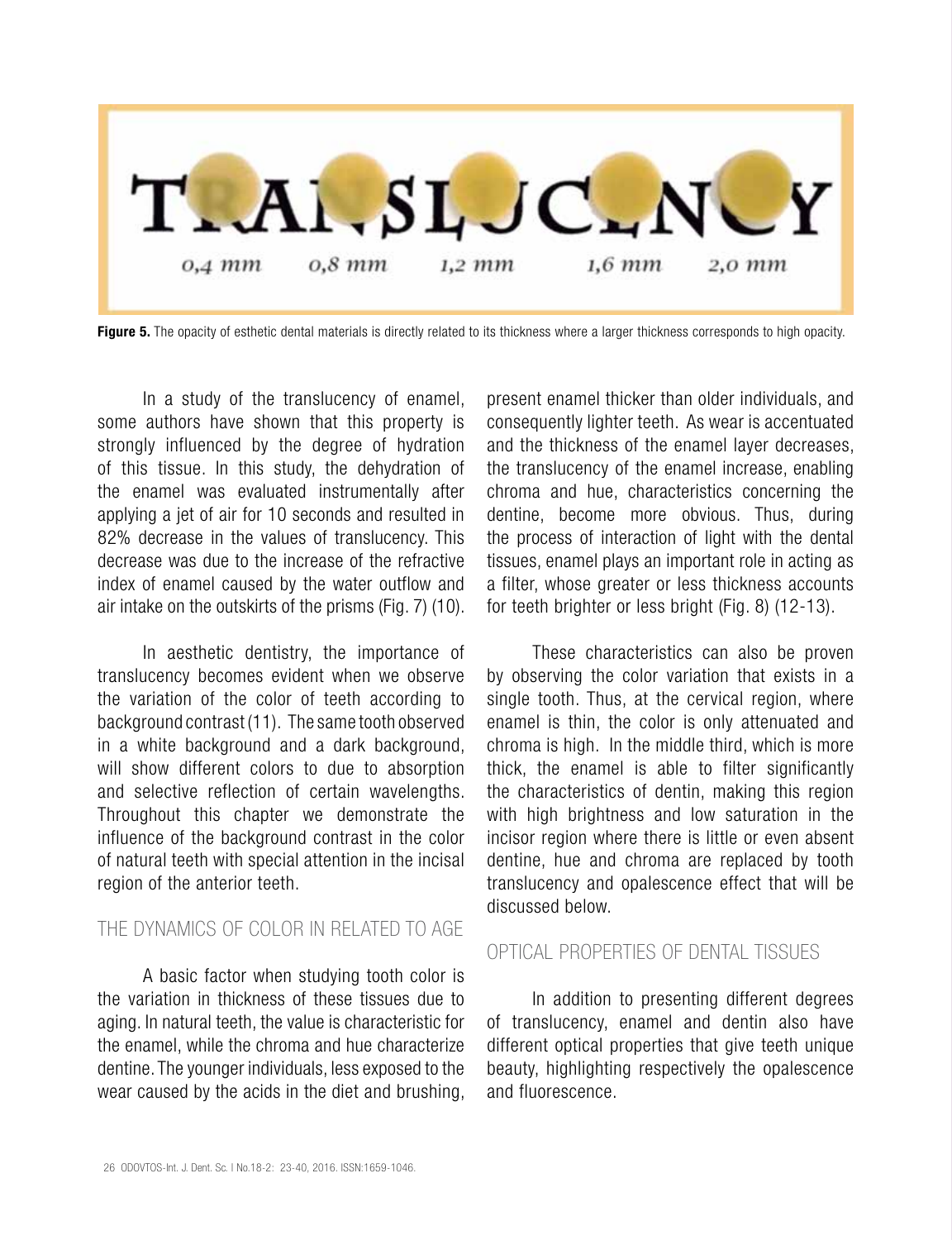#### OPALESCENCE

Opalescence is an optical property that gets its name because it was first observed in opal stones (Fig. 9) (14). It happens by scattering of smaller wavelengths of the visible spectrum, making the opalescent objects more bluish when viewed under reflected light and more orange when viewed in transmitted light (15). All teeth that are naturally covered by the enamel present opalescence (Figs. 10 e 11). However, this property can be better observed in the upper central incisors, in the form of a blue band, located near to the incisal edge called opalescent halo (16- 17). Besides opalescent halo, the opalescence also gives rise to another optical phenomenon called counter-opalescence, (17-18) responsible for orange appearance that can be observed in the region of the mamelons tip of anterior teeth. It happens when the greater wavelengths, which are usually transmitted through the enamel, reach structures capable to reflect them. When the light performs inverse path through the enamel, the blue wavelength still being spread while larger lengths are transmitted, making the dentin more orange (Fig. 12).

Due to its great aesthetic importance, the opalescence was considered by some authors as a chromatic scale can be recognized by four different types of presentation (18).

- Type 1: Found in incisal edges that have opalescent halo closely related to the dentinal mamelons. It kind of opalescence presented by 58% of individuals (Fig. 13).
- Type 2: In this type of opalescent halo mamelons not penetrate between the dentin, extending over the incisal edge. It kind of opalescence presented por17% of individuals (Fig.14).
- Type 3: Found in incisal edges showing diffuse halo opalescent, distributed randomly throughout

the incisal edge. It kind of opalescence presented by 4% of subjects (Fig. 15).

• Type 4: In this type of opalescence opalescent halo presents mixed with some kind of pigmentation or characterization. It kind of opalescence presented by 25% of subjects.

Baratieri, Araujo, Monteiro JR (2005), demonstrated that removing the vestibular enamel of central incisors extracted, the of mamelon tip showed white opaque color than the original orange color, showing the influence of the counteropalescence in the appearance of the tooth (19). By understanding the role and importance of opalescence and counter-opalescent we realize that the enamel contributes decisively in the expression of subtle variations of hue observed in natural teeth.

In ceramic systems, opalescence has been responsible to solve aesthetic problems related to value and translucency, making possible to produce unnoticeable restorations (20-21). It has been demonstrated that the opalescence helps on the masking effect when the resins present similar translucencies. However, when the composite resins present different translucency degrees, the translucency is predominant (22). When these results are extrapolated to enamel, it means that in spite of the opalescence decrease, it is more important to evaluate changes of translucency than of opalescence to determine the potential of masking effect of this tissue. The correct reproduction of opalescence with composite resins involves careful observation of adjacent teeth and the selection and application of opalescent resins in appropriate locations. The correct reproduction of opalescence with ceramic systems also involves careful observation and the use of opalescent ceramic, however, this information should be forwarded to the technician who performs the restoration.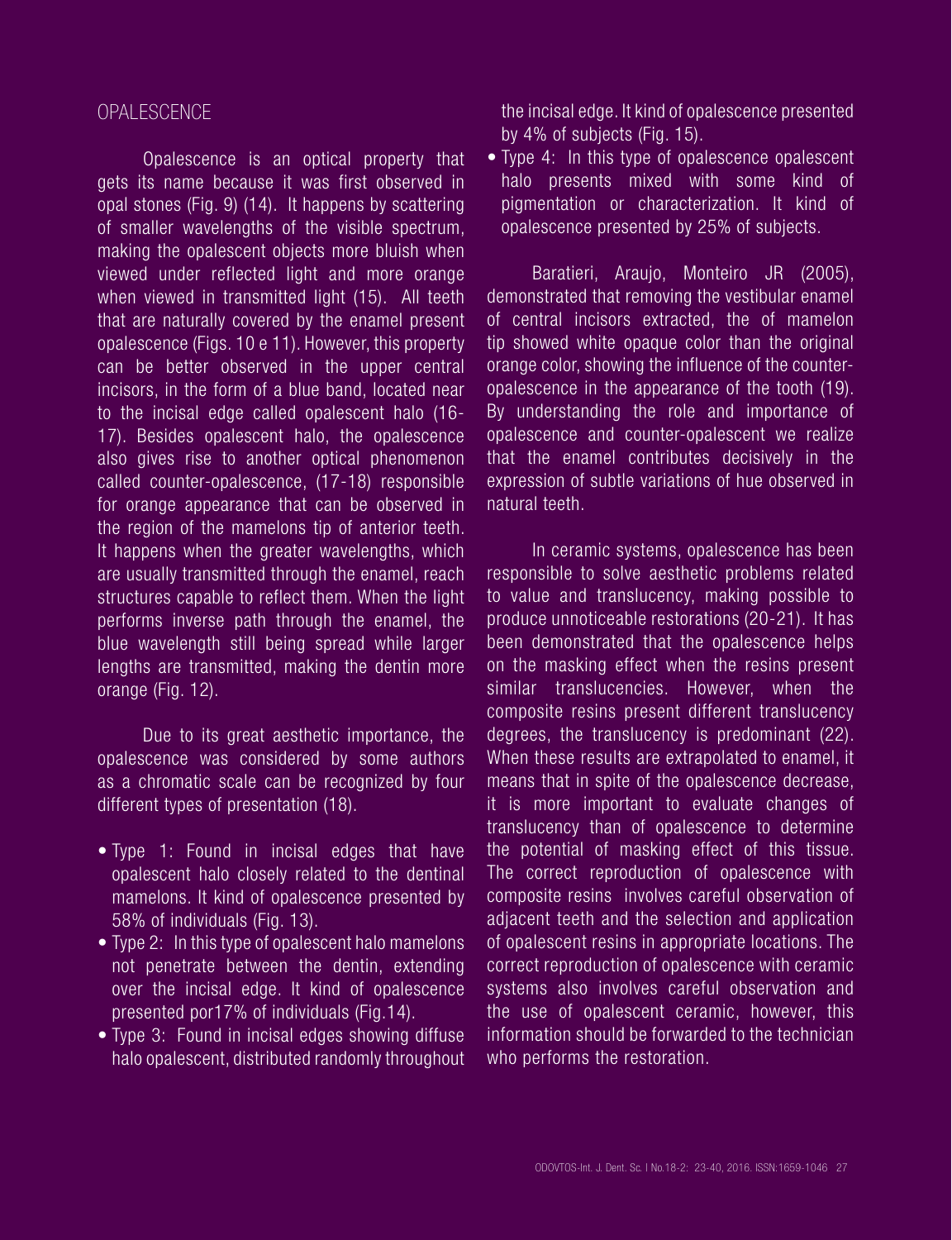

Figure 6. Surface texture of the upper central incisors. Note the large vertical elevations and depressions that are present on the tooth surface as well as the smaller horizontal grooves that can be observed, mainly in younger individuals.



Figure 7. The enamel is strongly influenced by the degree of hydration. The left incisors were dehydrated allong 24 hours and became with an white-opaque color (note that we can't see the black background contrast through it). The right incisors are observed after 5 minutes under the water. Note the increase of translucency and the influence of the background contrast through hydrated enamel.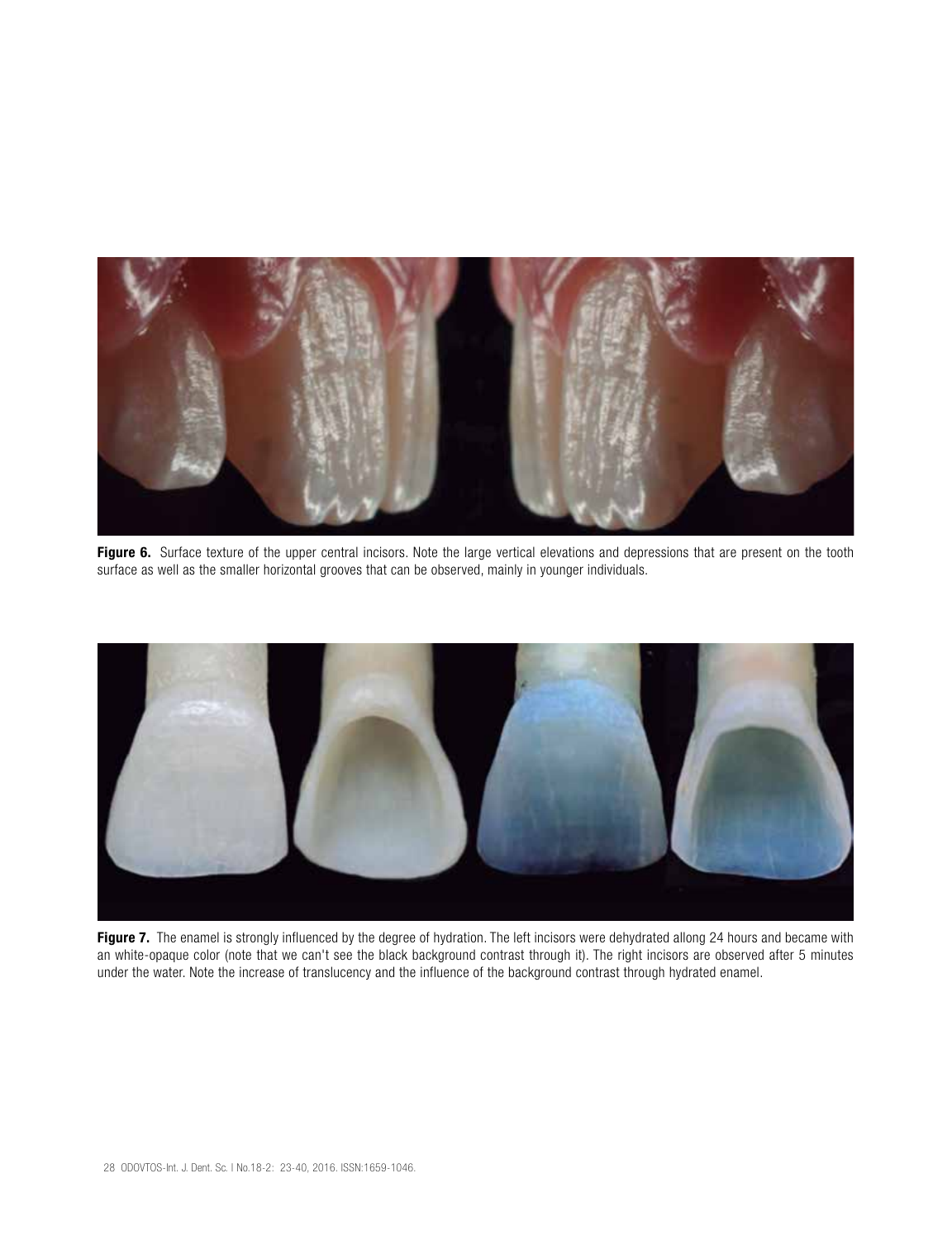

Figure 8. The dynamics of color natural teeth related to age.



Figure 9. Opal stone observed under direct reflected light (left) and transmitted light. Note the blue shade under reflected light and the orange shade under transmitted light.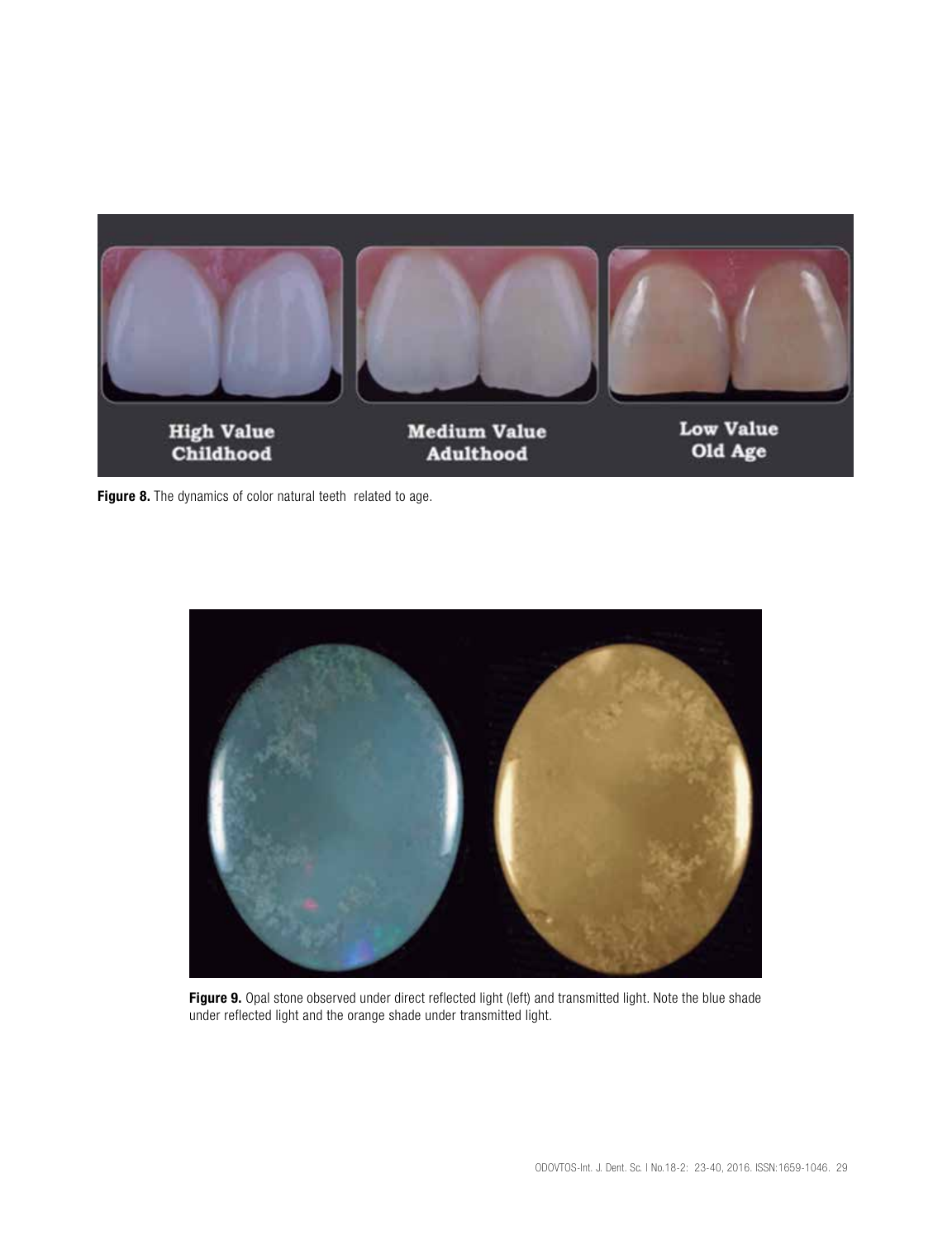

Figure 10. Central incisor slices observed under reflected and transmitted light in black background.. Under reflected light (left) we could see bluish shades on enamel. Under transmitted light, enamel also shows an orange color.



Figure 11. For esthetic reasons, the anterior teeth are the most used examples to present opalescence. Nevertheless, opalescence is present in all teeth. Observe that under transmitted light dentin also shows an orange color. This fact confirms the influence of translucency on opalescence. Clinically we can confirm this affirmation observing the oranfe effect on tips of mamellons.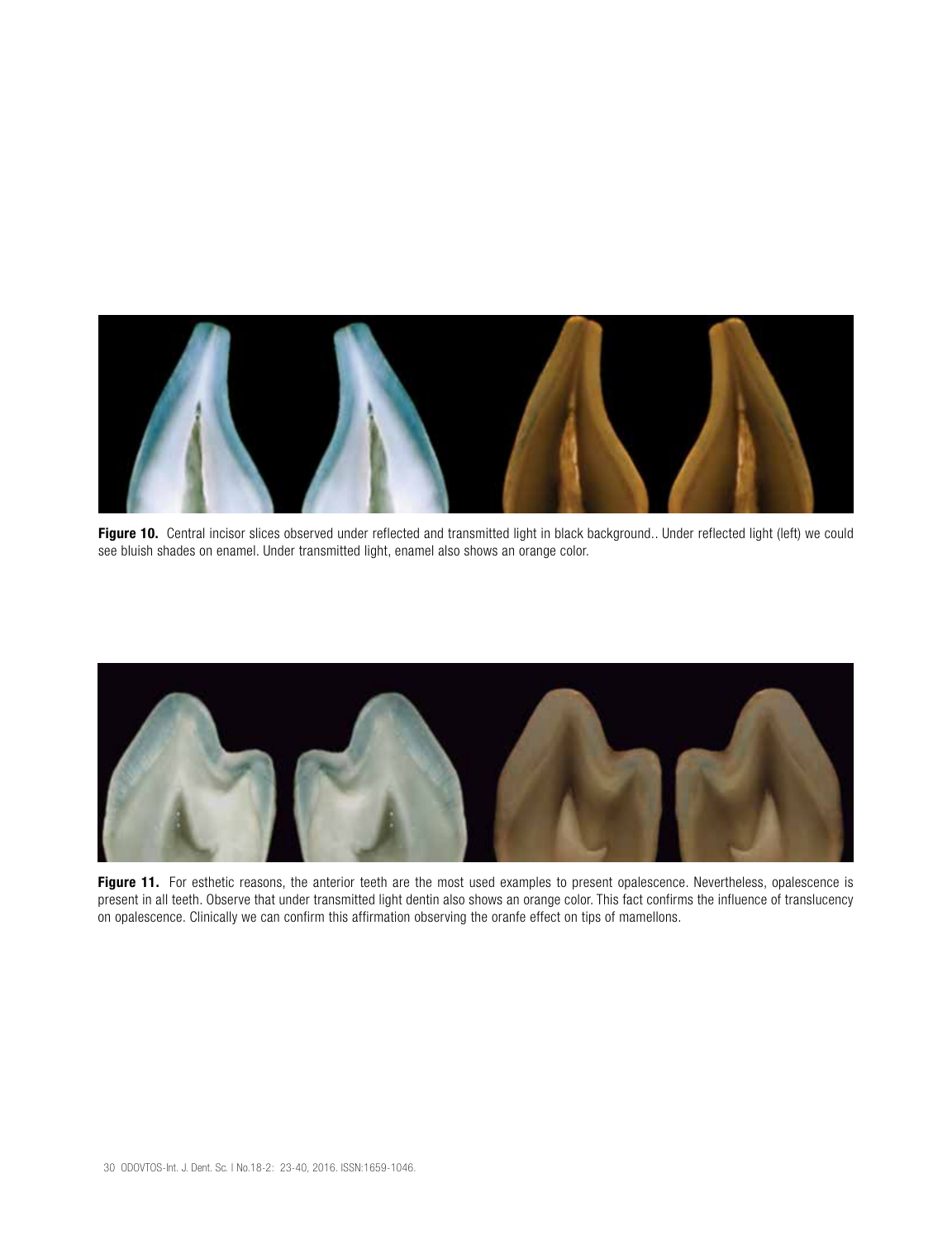

Figure 12. Schematic image of opaque halo (in the edge of incisal board- Orange color), opalescent halo (between opaque halo and dentin mamelons -blue color ) and dentin mamelons At the center of tooth -yellow color.



Figure 13. Opalesccnce type 1. The set of the set of the Figure 14. Opalescenve type 2.





Figure 15. Opalescence type 3. The set of the set of the set of the set of the set of the set of the set of the set of the set of the set of the set of the set of the set of the set of the set of the set of the set of the

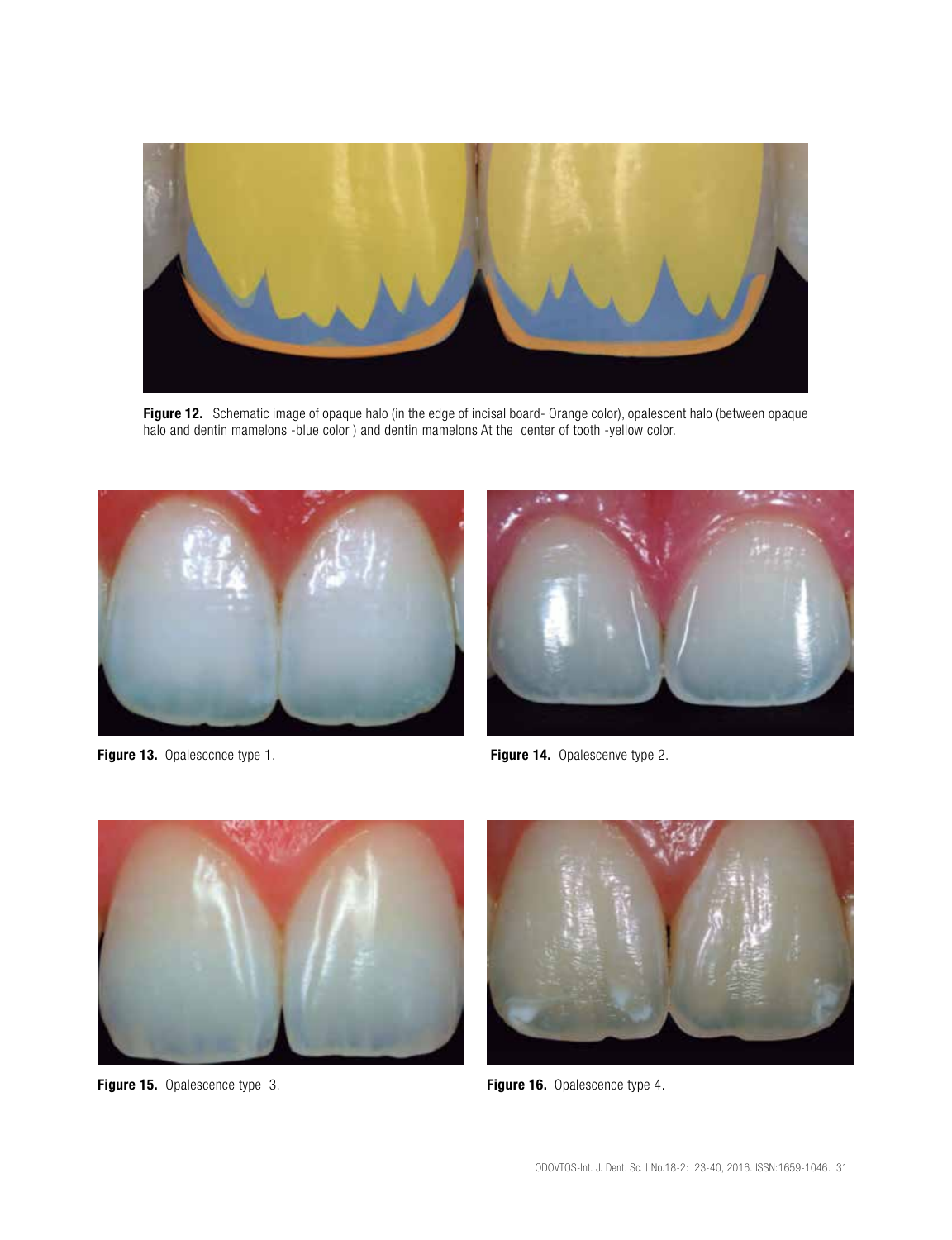

Figure 17. Influence of background contrast on opalescence and counter-opalescence.



Figure 18. Removing the vestibular enamel of central incisors extracted, the of mamelon tip showed white opaque color than the original orange color, showing the influence of the counter-opalescence.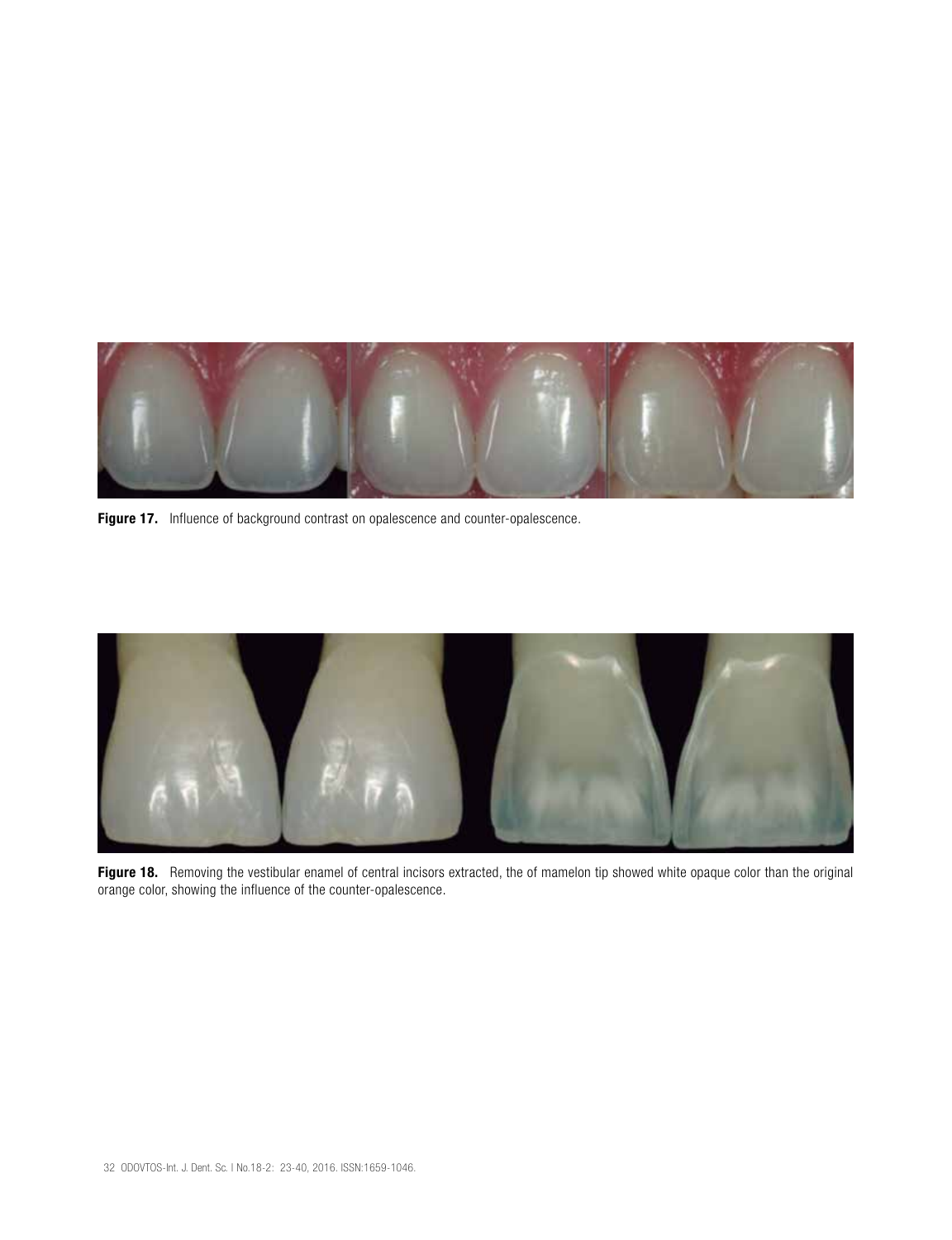

Figure 19. The correct reproduction of opalescence with composite resins involves careful observation of adjacent teeth and the selection and application of opalescent resins in appropriate locations.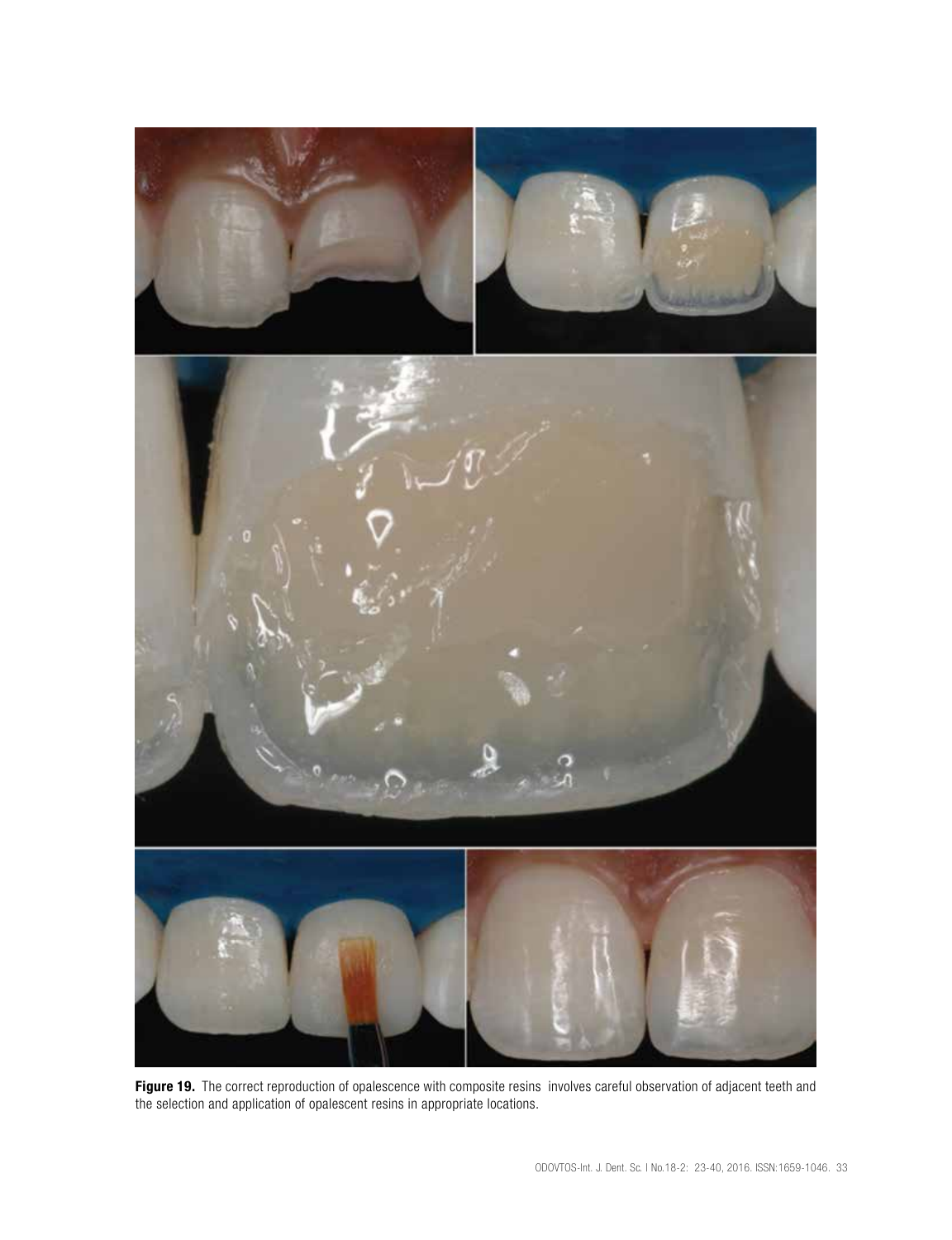#### FLUORESCENCE

Fluorescence is a luminescence phenomenon, which means that it causes spontaneous light emission by a process other than heating (23). To better understand fluorescence, clinicians must remember that all visible light is situated in a narrow band of the electromagnetic field, limited at the lower end by ultraviolet (UV) radiation and at the upper end by infrared (IR) radiation. Both radiations are invisible to the human eye. This range is called the visible spectrum (24). While most objects dissipate the absorbed light energy as heat, fluorescent objects re-emit this energy in a longer, visible wavelength at a speed faster than 10-8 seconds (25-26). Although there is evidence that dentin and cementum exhibit a red color when they intercept the incidence of green light, (27) tooth fluorescence is usually associated with a blue-white chromatic appearance (Fig. 20) caused by the incidence of the UV wavelength, as is emitted by the black light present in most nightclubs (28).

In this environment, the incidence of UV wavelengths in a tooth restored with nonfluorescent material causes metameric failure and is responsible for highlighting the restorative material (29-30). Fluorescence is present in both enamel and dentin; however, because it is associated with the amount of organic matter, it presents three times greater intensity in dentin than in enamel (Figs 21 e 22) (31). This difference results from the presence of collagen fibers (32) and specifically the amino acids that help to compose those fibers, including tryptophan, pyrimidine, (33-34) and pyridinoline (35). Under natural light, fluorescence makes teeth more luminous and shiny, giving them an internal luminescence (36). Fluorescence must be present in restorative materials to obtain natural-looking results. Indirect materials were the first to show fluorescence. Currently, direct composite resin and adhesive systems, which can be used even for extensive Class III or IV restorations, offer the potential for suitably fluorescent results. Based on the fluorescence observed in natural teeth, the fluorescence of composite resins can be classified as low, suitable, or excessive (Fig.23) (29-30). When composite resin disks, of the same color but different thicknesses, were compared they all showed similar fluorescence (30, 37).

The different fluorescent properties of composite resins can be better observed when compared to a natural tooth (Fig 24). Observation of the fluorescence of enamel has been described as an effective alternative method for the initial diagnosis of caries due to the low fluorescence of decayed enamel compared to sound enamel.39 When human dentin was irradiated with light in the range of 365 nm, fluorescence was observed with a peak located at  $440 \pm 10$  nm. (38).

Although dentin is primarily responsible for the fluorescence of natural teeth, several authors have suggested that the enamel composite resin layer is more responsible for fluorescence of a restoration. Thus, if the dentin layer comprises highly fluorescent resin and the enamel layer comprises nonfluorescent resin, the result will be a nonfluorescent restoration. Conversely, if the enamel layer exhibits high fluorescence and the dentin resin layer does not, the result will be a fluorescent restoration (Fig 25) (29-30, 38). The correct reproduction of fluorescence with composite resins involves the correct selection and application of fluorescent resins in appropriate layer technique.

#### **CONCLUSION**

After reading the second article of this trilogy we must comprehend the natural teeth as a dynamic mosaic influenced by the interaction of different variables, resulting in a unique and inconstant beauty. Indeed, to obtain optimal esthetic results, the restorative materials should present optical properties that are similar to those of the dental structure.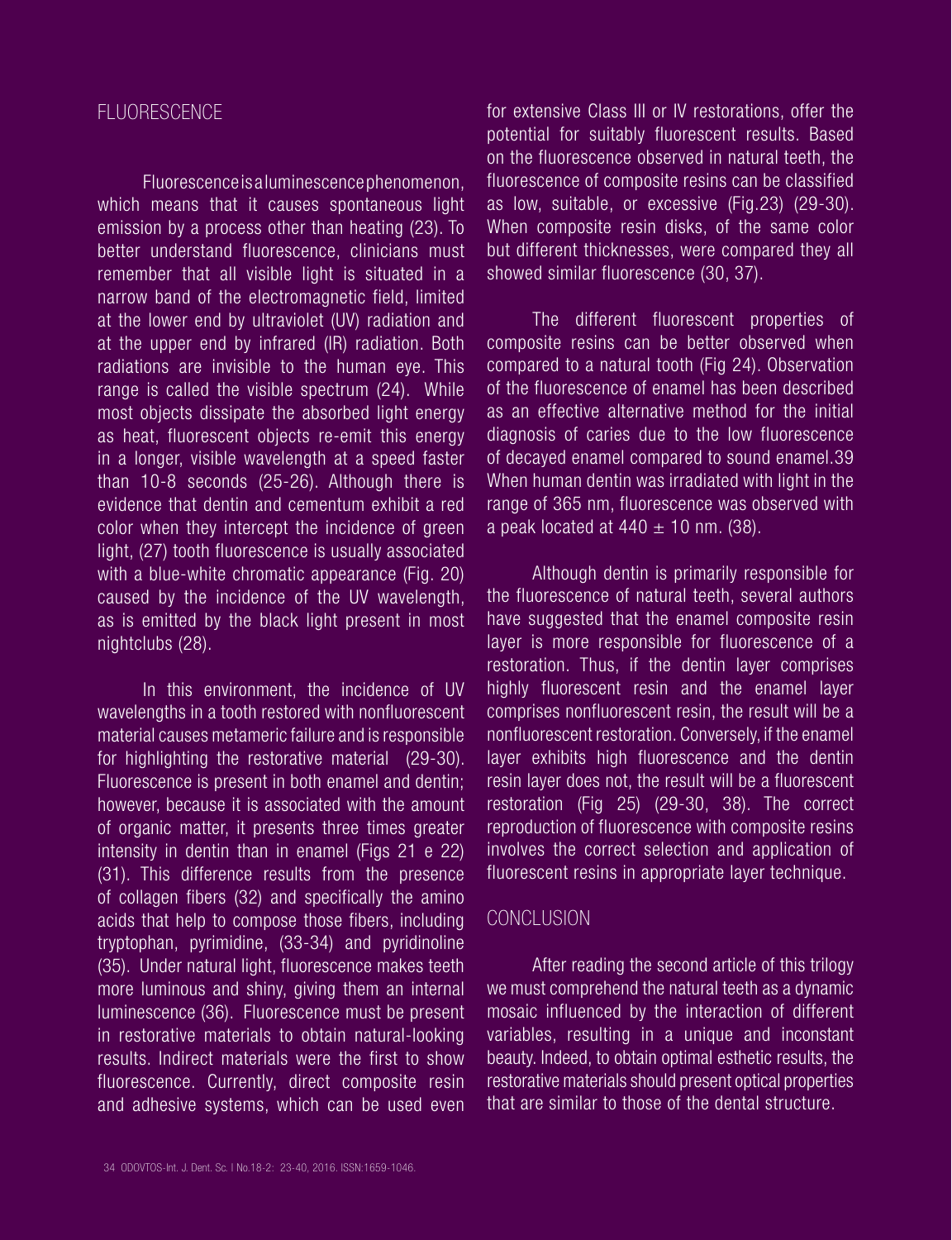

Figure 20. Natural teeth as observed in daylight and black light.



Figure 21. Fluorescence of central incisor slices under daylight and black light. Because it is associated with the amount of organic matter, note (under black light) that it presents three times greater intensity in dentin than in enamel.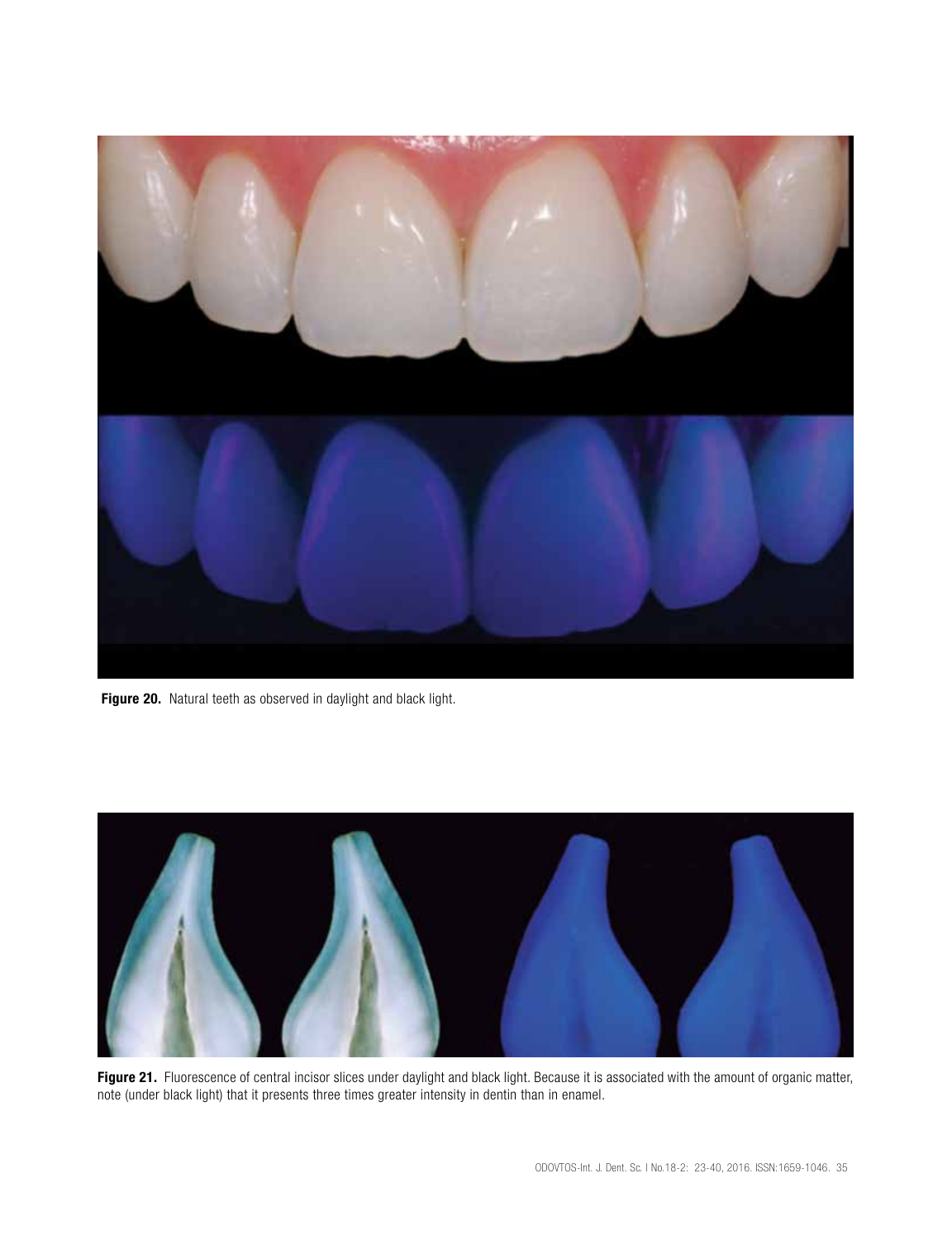

Figure 22. For esthetic reasons, the anterior teeth are the most used examples of fluorescence. Nevertheless, it is present the same characteristics in all teeth.



Figure 23. Based on the fluorescence observed in natural teeth, the fluorescence of composite resins can be classified as low, suitable, or excessive.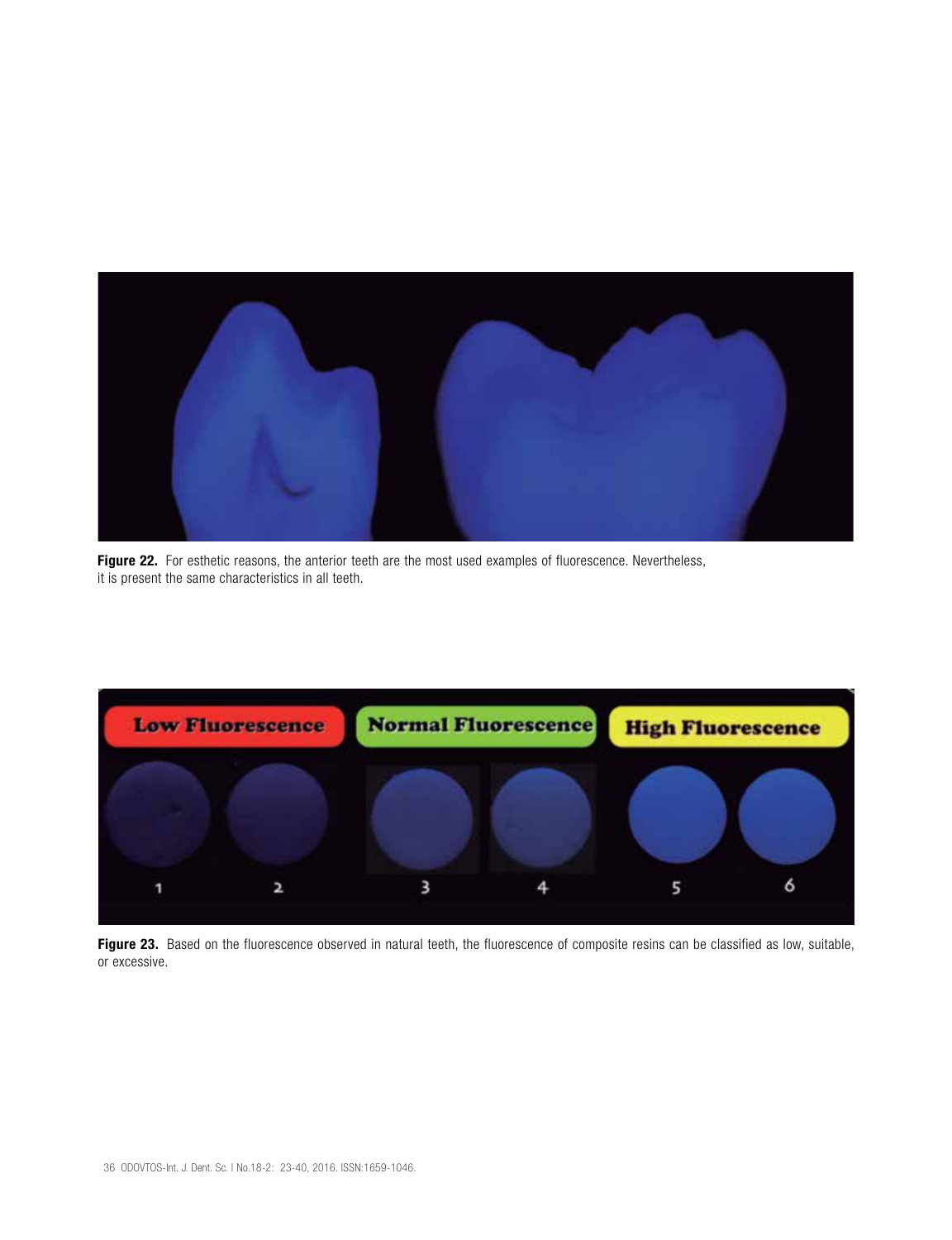

Figure 24. Differences in resin composite fluorescence compared to an natural extracted teeth.



Figure 25. Schematic representation of the importance on the composite resin surface in fluorescence of restorations. Restoration A and restoration B show fluorescence, while restoration C and D do not.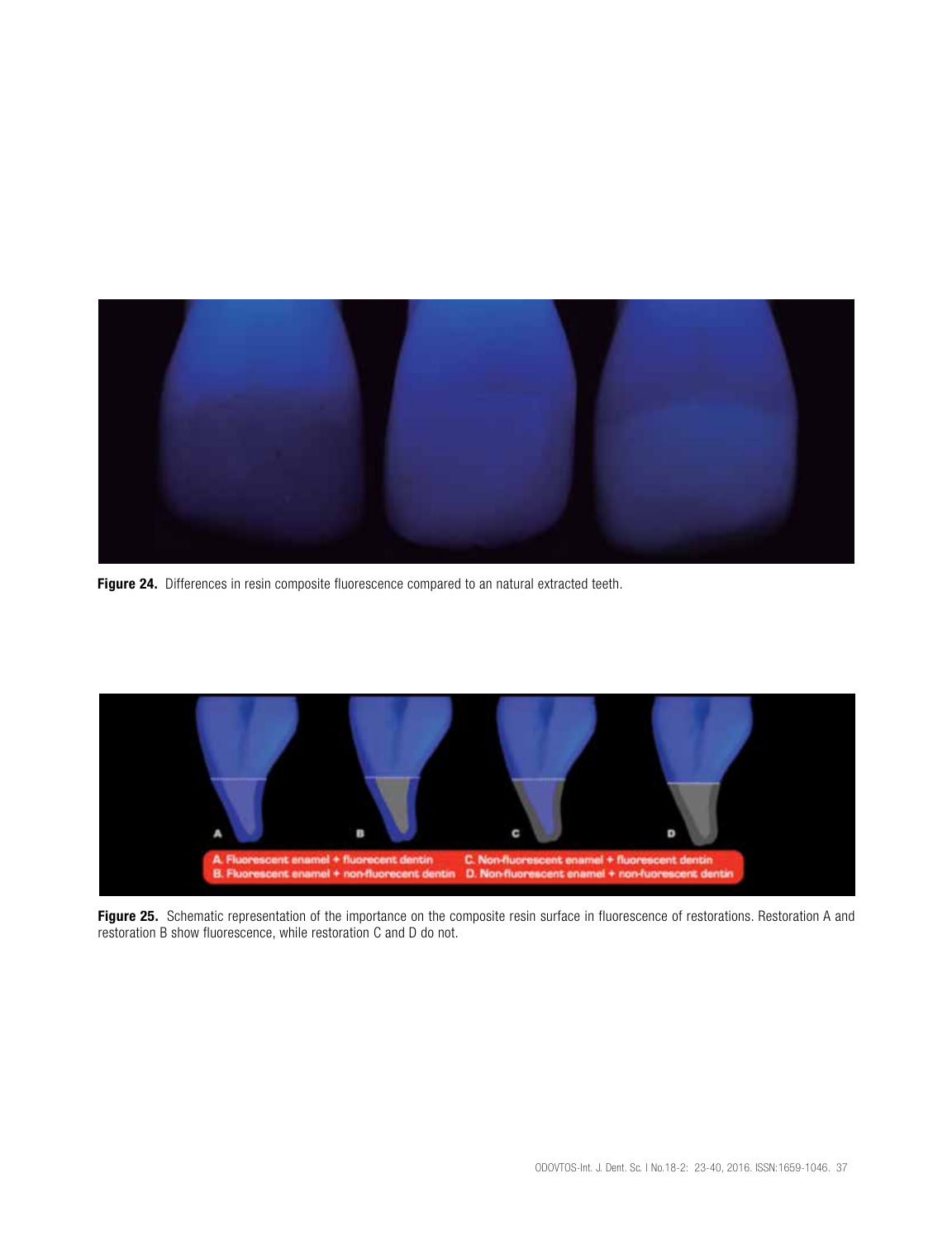

Figure 26. The correct reproduction of fluorescence with composite resins involves the correct selection and application of fluorescent resins in appropriate layer technique.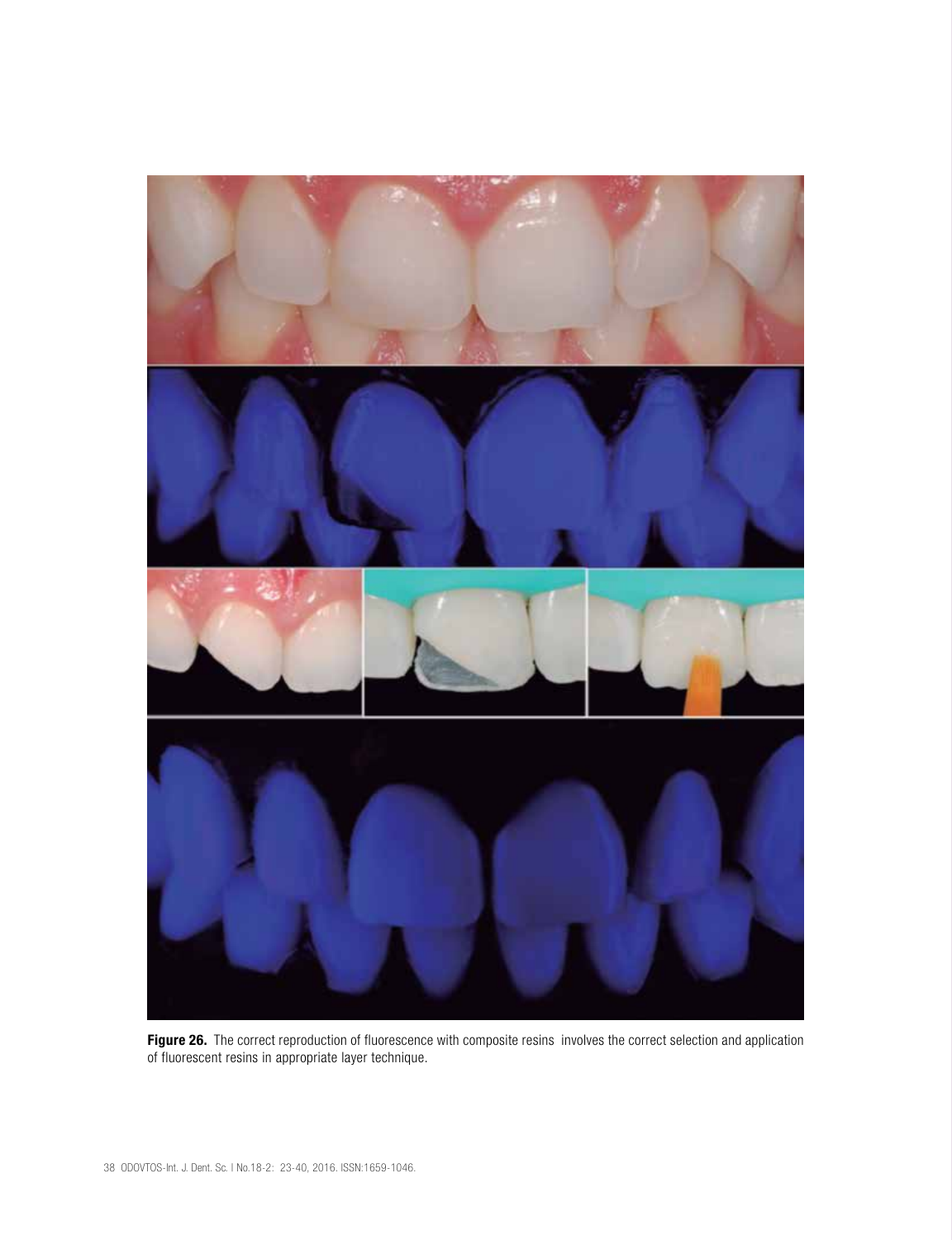#### REFERENCES

- 1. Vaarkamp J., ten Bosch J. J. & Verdonschot E. H. (1995) Propagation of light through human dental enamel and dentine. Caries Research 29 (1) 8-13.
- 2. Schmeling M., Andrada MAC, Maia H. P., Araújo E. M. Translucency of Value Resin Composites Used to Replace Enamel in Stratified Composite Restoration Techniques. Journal of Esthetic and Restorative Dentistry 2012; 24: 53-8.
- 3. Johnston W. M. Review of Translucency Determinations and Applications to Dental Materials. Journal of Esthetic and Restorative Dentistry 2014; 26; 217-23.
- 4. Yamamoto M. Metal ceramics principles and methods. Chicago: Quintessence; 1985.
- 5. Kamishima N., Ikeda T., Sano H. Color and translucency of resin composites for layering techniques. Dent Mater J. 2005; 24: 428–32.
- 6. Ikeda T., Sidhu S. K., Omata Y., Fujita M. & Sano H. Colour and translucency of opaqueshades and body-shades of resin composites European Journal of Oral Sciences 2005; 113: 170-173.
- 7. Yu B., Lee Y. K. Influence of color parameters of resin composites on their translucency. Dent Mater 2008; 24: 1236–42.
- 8. Fondriest J. Shade matching in restorative dentistry: the science and strategies. International Journal of Periodontics and Restorative Dentistry 2003; 23: 467–79.
- 9. Baratieri L. N., Araújo E. M., Monteiro J. R. Composite restorations in anterior teeth. Fundamentals and possibilities. New York: Quintessence, 2005.
- 10. Brodbelt R. H., O'Brien W. J., Fan P. L., Frazer-Dib, J. G., Yu R. Translucency of dental enamel 1981; 60: 1749-53.
- 11. Lee Y. K., Lim B. S., KIM C. W. Difference in colour and colour change in dental resin composites by the background. Journal of Oral Rehabilitation 2005; 32: 227-233.
- 12. Dietschi D., Ardhu S. & Krejci I. A new shading concept based on natural tooth color applied to direct composite restorations Quintessence International 2006; 37: 91-102.
- 13. Schmeling M., Meyer-Filho A., Andrada MAC, Baratieri L. N. Chromatic influence of value resin composites. Oper Dent 2010; 35: 45–9.
- 14. Primus C. M., Chu C. C. Y., Shelby J. E., Buldrini E., Helcle C. E. Opalescence of dental porcelains enamels. Quintessence International 2002; 36: 439–49.
- 15. Lee Y. K., Yu B. Measurement of opalescence of tooth enamel. Journal of Dentistry 2007; 35: 690–4.
- 16. Sensi L. G., Araújo F. O., Marson F., Monteiro JRS. Reproducing opalescent and counteropalescent effects with direct resin composites. Quintessence of Dental Technology 2007: 1–10.
- 17. Schmeling M., Maia H. P., Baratieri L. N. Opalescence of bleached teeth. Journal of dentistry 2012; 40 Suppl 1: e35-9.
- 18. Duarte J. R. S. Opalescence: the key to natural esthetics. Quintessence of Dental Technology 2007: 7–20.
- 19. Baratieri L. N., Araújo E. M. Jr.,Monteiro S. Jr. Color in natural teeth and direct resin composite restorations. Essential aspects. Eur J. Esthet Dent 2007; 2.
- 20. Yamamoto M. A newly developed ''Opal'' ceramic and its clinical use, with special attention to its relative refractive index. Quintessence of Dental Technology 1989: 9–33.
- 21. Ward M. T., Tate W. H., Powers J. M. Surface roughness of opalescent porcelains after polishing. Operative Dentistry 1995; 20: 106–10.
- 22. Lee Y. K., Lu H., Powers J. M. Influence of fluorescent and opalescent properties of resin composites on the masking effect. Journal of Biomedical Materials Research Part B Applied Biomaterials 2006; 76 (B):  $26 - 32$ .
- 23. Berns R.S. Billmeyer and Saltzman principles of color technology -3rd ed. New York: John Wiley & Sons; 2000.